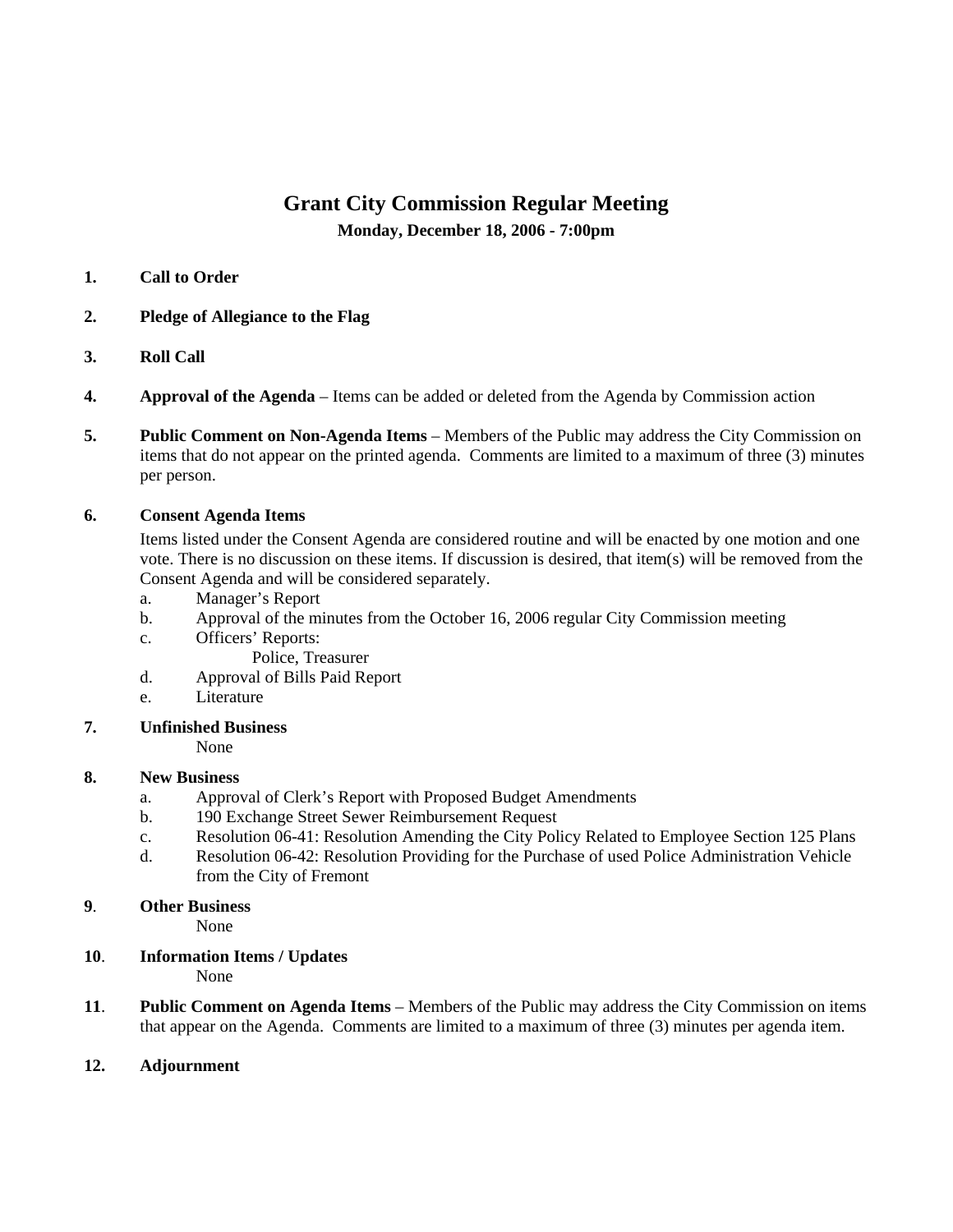## **Grant City Commission Regular Meeting Minutes December 18, 2006**

The regular meeting of the Grant City Commission was held on Monday, December 18, 2006, at the Grant City Offices.

1. *Call to Order:* Mayor Terry Fett called the meeting to order at 7:02p.m.

- 2. *Pledge of Allegiance to the Flag.*
- 3. *Roll Call:*

PRESENT:

 Mayor Terry Fett, Commissioner Mike Gesler, Commissioner Anne Pickard, Commissioner Dan Powell, Commissioner Julie Hallman, Mayor Pro-Tem Harry Robinson, and Commissioner Terri Yeomans.

#### ABSENT: None

#### OTHERS PRESENT:

 Frank Peterson – City Manager, Sherry Powell – City Clerk, Dan VanBelzen – Chief of Police, and Officer Joe Pulaski – Grant Police Department.

4. *Approval of the Agenda:*

**Motion:** Motion made by Powell, second by Gesler to correct the date of the meeting minutes and approve the agenda.

Motion carried unanimously.

### 5. *Public Comments:*

 Chief VanBelzen informed the commission about the armed robbery at Kuts-R-Us Friday night and how his department is working with the Michigan State Police on the case. He has increased patrol coverage in the evening hours and is implementing a new Reserve program. Once fully implemented, this new program will increase coverage by approximately 15 additional hours per week. He further informed the Commission about the Rite Aid break-in, the DNA evidence from the scene, and the two suspects they have.

#### 6. C*onsent Agenda:*

 *a-e. Approval of the Consent Agenda* 

**Motion:** Motion made by Powell, second by Yeomans to approve the consent agenda. Motion carried unanimously.

7. *Unfinished Business:* None

### 8. *New Business:*

- a. Approval of Clerk's Report with budget amendments **Motion:** Motion made by Gesler, seconded by Powell to approve the Clerk's Report with budget amendments. Motion carried unanimously
- b. 190 Exchange Street sewer reimbursement request. **Motion:** Motion made by Gesler, seconded by Pickard to authorize the reimbursement of \$600.00 to Tom Williams. Motion carried unanimously
- c. Resolution 06-41: Amending the City policy for Section 125 Plan limit to \$2,600.00 annually. **Motion:** Motion made by Powell, seconded by Yeomans to approve Resolution 06-41. Motion carried unanimously
- d. Resolution 06-42: Providing for the purchase of a used police vehicle from the City of Fremont.. **Motion:** Motion made by Powell, seconded by Robinson to approve Resolution 06-42. City Manager Peterson informed the commission the vehicle has around 63,000 miles and is nearly ready to go. Motion carried unanimously

### 9. *Other Business*:

None

### 10. *Information Items/Updates*:

City Manager Peterson informed the commission of his findings after visiting Hudsonville to learn about their police department issues. He advised the commission that the County's offer is too expensive compared to other similar area county contracts. He thinks we would need more coverage than 40 hours a week. He further informed the commission of a possible interest of two townships contracting with the City for police services instead of the County. Mayor Fett informed the Commission about his biggest concerns with how different cities are from townships as they

pertain to our local ordinances which differ from township ordinances.

City Manager Peterson informed the commission of his visit to two local township meetings and some obvious findings and discussions about police coverage. He recalled comments from the County officer working in southern Newaygo County when asked why more State Police responded to calls than County Sheriff's Department officers did. The Deputy replied that when the County is busy, they figure the State Police can deal with these calls.

Mayor Fett also informed expressed a concern that taxpayers countywide are paying road patrol millages in addition to contract costs, while they are receiving very limited services in return.